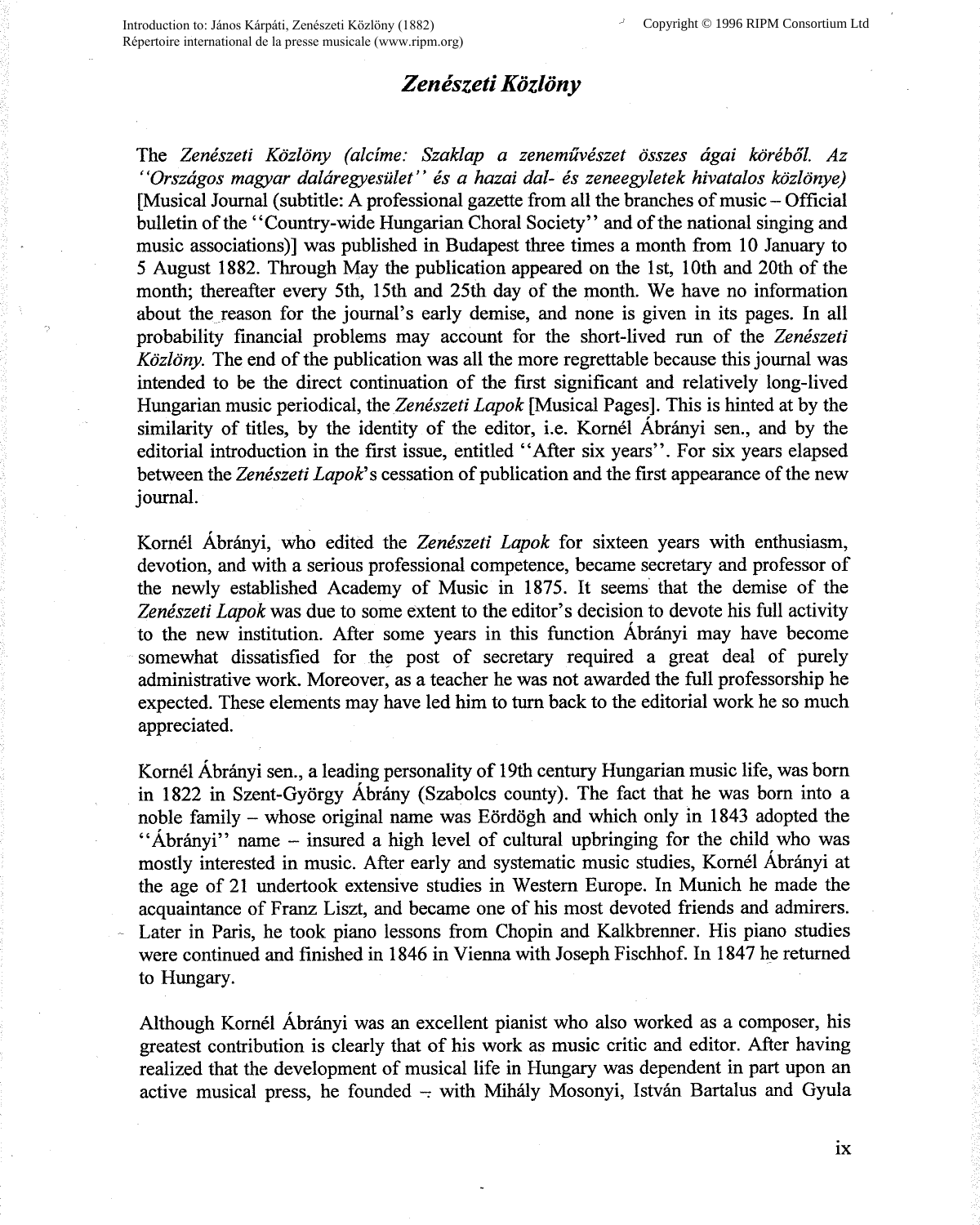## *Zeneszeti Kozlony*

R6zsavolgyi - the first Hungarian music periodical, entitled *Zeneszeti Lapok.* In addition, he played an important role in the organization of Hungarian musical institutions: in 1865, he launched a movement for organizing an annual "country-wide chorus festival"; in 1867, he established in Arad the "Country-wide Hungarian Choral Society. In the early 70s, he was seriously involved in the efforts to found the Academy of Music. And, after its creation in 1875, he was awarded an appropriate position - under Franz Liszt's presidency and Ferenc Erkel's directorship - as the Academy's secretary. However, the purely secretarial functions of this position as mentioned earlier, proved less than satisfying, and interfered with his previously productive editorial and literary activity.

In addition to his editorial activity at the two aforementioned music periodicals  $-$  which included a great deal of writing of signed and unsigned articles, studies, reviews and news-, Kornel Abranyi also carried on extensive journalist activities in many non-music journals, such as *Pesti Nap/6, Magyar Sajt6, Pester Lloyd, Fowirosi Lapok, Kelet Nepe, Magyarorszag, Csaladi Kor, Athenaeum, Alfold, Orszag-Vilag, Magyar Salon,* and *Budapesti Hirlap.* As a devotee of Chopin, Liszt, Berlioz, and Wagner, he made ceaseless effort to have their works accepted in Hungary and in this way to establish a high level of Hungarian musical culture. Among his many books and writings that deserve special mention are widely used textbooks: *Zeneszeti aesthetika* (1877) [Music aesthetics], *A magyar dal és zene sajátságai* (1877) [Features of the Hungarian song and music], and Altalanos zenetortenet (1886) [A general history of music]. Moreover, Abranyi was the first to sum up from a scholarly perspective 19th century Hungarian musical history *(Jellemkepek a magyar zenevilagb6l, A magyar zene a 19-ik szazadban* [Character portraits from the world of Hungarian music, Hungarian music in the 19th century, both 1900). He died on 20 December 1903 in Budapest.

While when editing the *Zenészeti Lapok* Ábrányi could rely on a group of fine musicians as Mosonyi, Bartalus, Szénfy, and Rózsavölgyi, he found himself rather alone at the head of the *Zenészeti Közlöny*. Among the contributors from the earlier journal, only Károly Megyeri's and Viktor Vajda's names are to be found in the new publication, and these in abbreviated forms (see list of pseudonyms and initials). The new contributors, mainly the leaders and officers of the Country-wide Choral Society, include e.g. Ede Bartay, Emil Kovárcz. They no doubt helped Ábrányi in producing the journal, but they were not musicologists or critics. They functioned professionally as choir masters or organizers of the aforementioned choral society.

The journal consisted of eight pages in a rather large  $(33 \times 24 \text{ cm})$  format. On the title page, below the title and subtitles, regular information is found concerning editor and publisher, and the editorial and publishing office [Budapest, Dorottya utca 2. IL 49.]. Also on the title page are references to two music publishers: Rózsavölgyi  $\&$  Comp.and Taborszky & Parsch at whose offices subscriptions could be obtained. While a relationship between the journal and these publishers has not been established, their publications are frequently reviewed in the Zenészeti Közlöny.